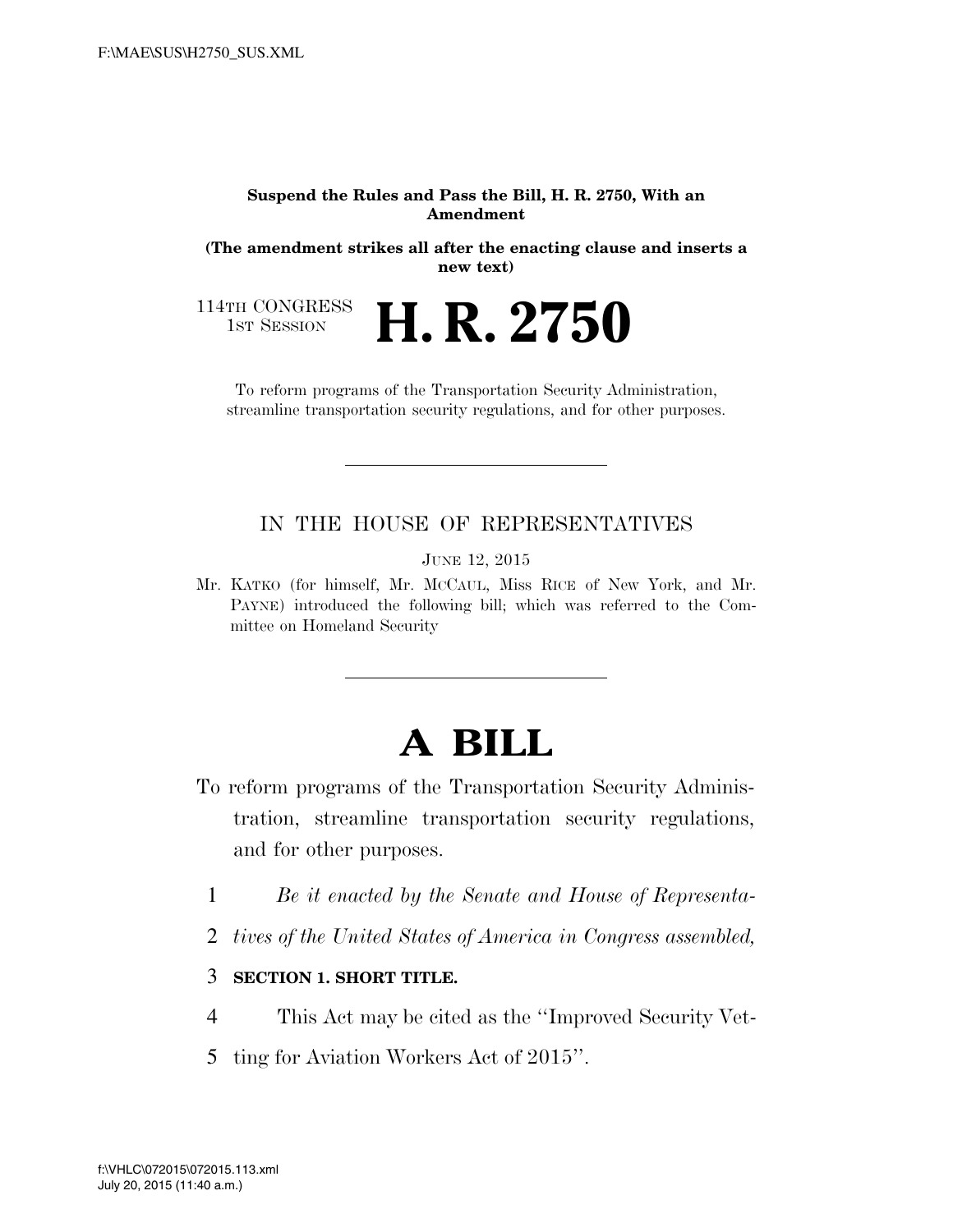$\mathfrak{D}$ 

### **SEC. 2. AVIATION SECURITY.**

 (a) IN GENERAL.—Subtitle A of title XVI of the Homeland Security Act of 2002 (6 U.S.C. 561 et seq.) is amended by adding after section 1601 the following new section:

#### **''SEC. 1602. VETTING OF AVIATION WORKERS.**

 ''(a) IN GENERAL.—By not later than December 31, 2015, the Administrator, in coordination with the Assist- ant Secretary for Policy of the Department, shall request from the Director of National Intelligence access to addi- tional data from the Terrorist Identities Datamart Envi- ronment (TIDE) data and any or other terrorism-related information to improve the effectiveness of the Adminis- tration's credential vetting program for individuals with unescorted access to sensitive areas of airports.

 ''(b) SECURITY INSPECTION.—By not later than De- cember 31, 2015, the Administrator shall issue guidance for Transportation Security Inspectors to annually review airport badging office procedures for applicants seeking access to sensitive areas of airports. Such guidance shall include a comprehensive review of applicants' Criminal History Records Check (CHRC) and work authorization documentation during the course of an inspection.

24 "'(c) INFORMATION SHARING.—By not later than De- cember 31, 2015, the Administrator may conduct a pilot program of the Rap Back Service, in coordination with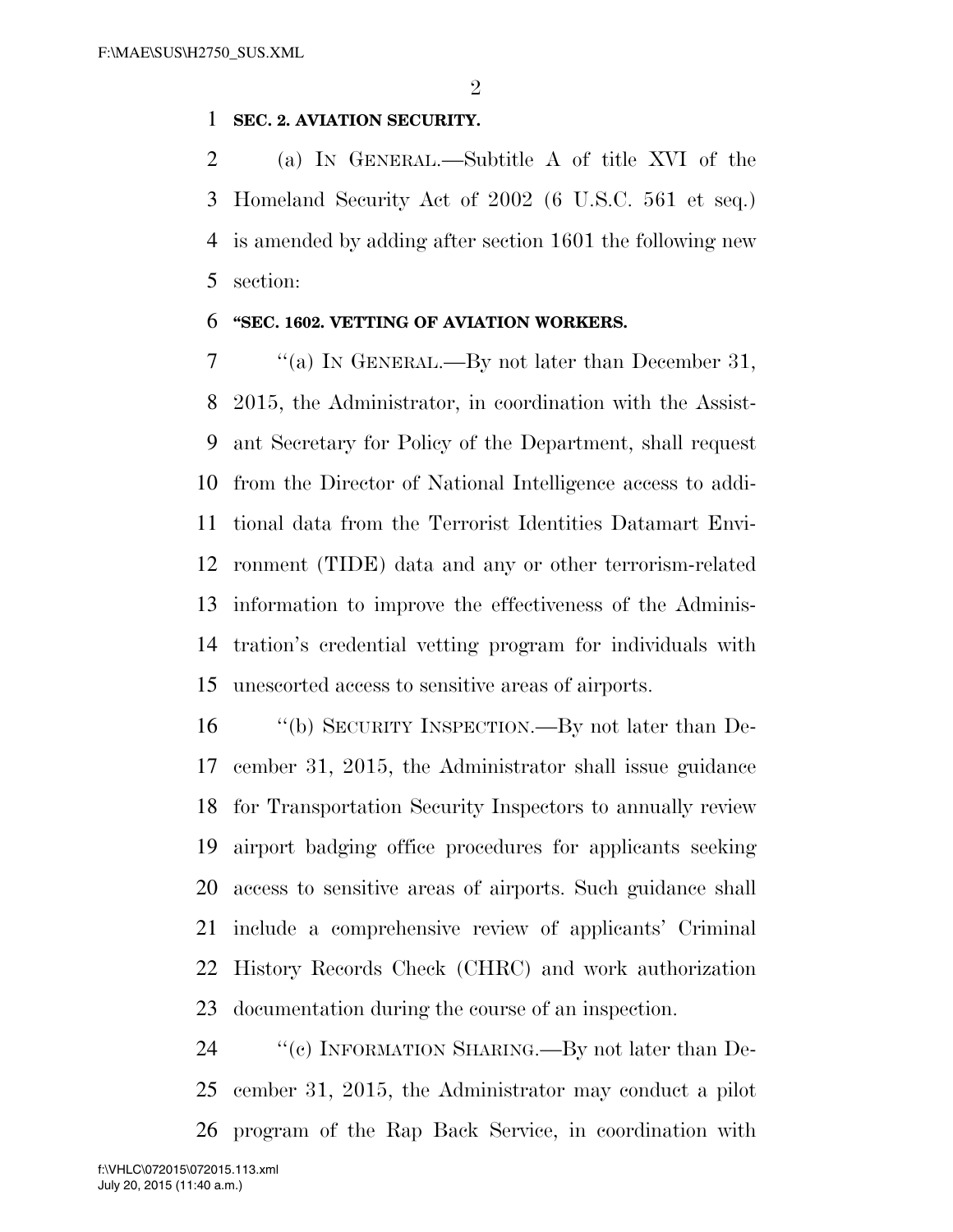the Director of the Federal Bureau of Investigation, to determine the feasibility of full implementation of a service through which the Administrator would be notified of a change in status of an individual holding a valid credential granting unescorted access to sensitive areas of airports across eligible Administration-regulated populations.

 ''(d) PROCEDURES.—The pilot program under sub- section (c) shall evaluate whether information can be nar- rowly tailored to ensure that the Administrator only re- ceives notification of a change with respect to a disquali- fying offense under the credential vetting program under subsection (a), as specified in 49 C.F.R. 1542.209, and in a manner that complies with current regulations for fin- gerprint-based criminal history records checks. The pilot program shall be carried out in a manner so as to ensure that, in the event that notification is made through the Rap Back Service of a change but a determination of ar- rest status or conviction is in question, the matter will be handled in a manner that is consistent with current regu- lations. The pilot program shall also be carried out in a manner that is consistent with current regulations gov- erning an investigation of arrest status, correction of Fed- eral Bureau of Investigation records and notification of disqualification, and corrective action by the individual who is the subject of an inquiry.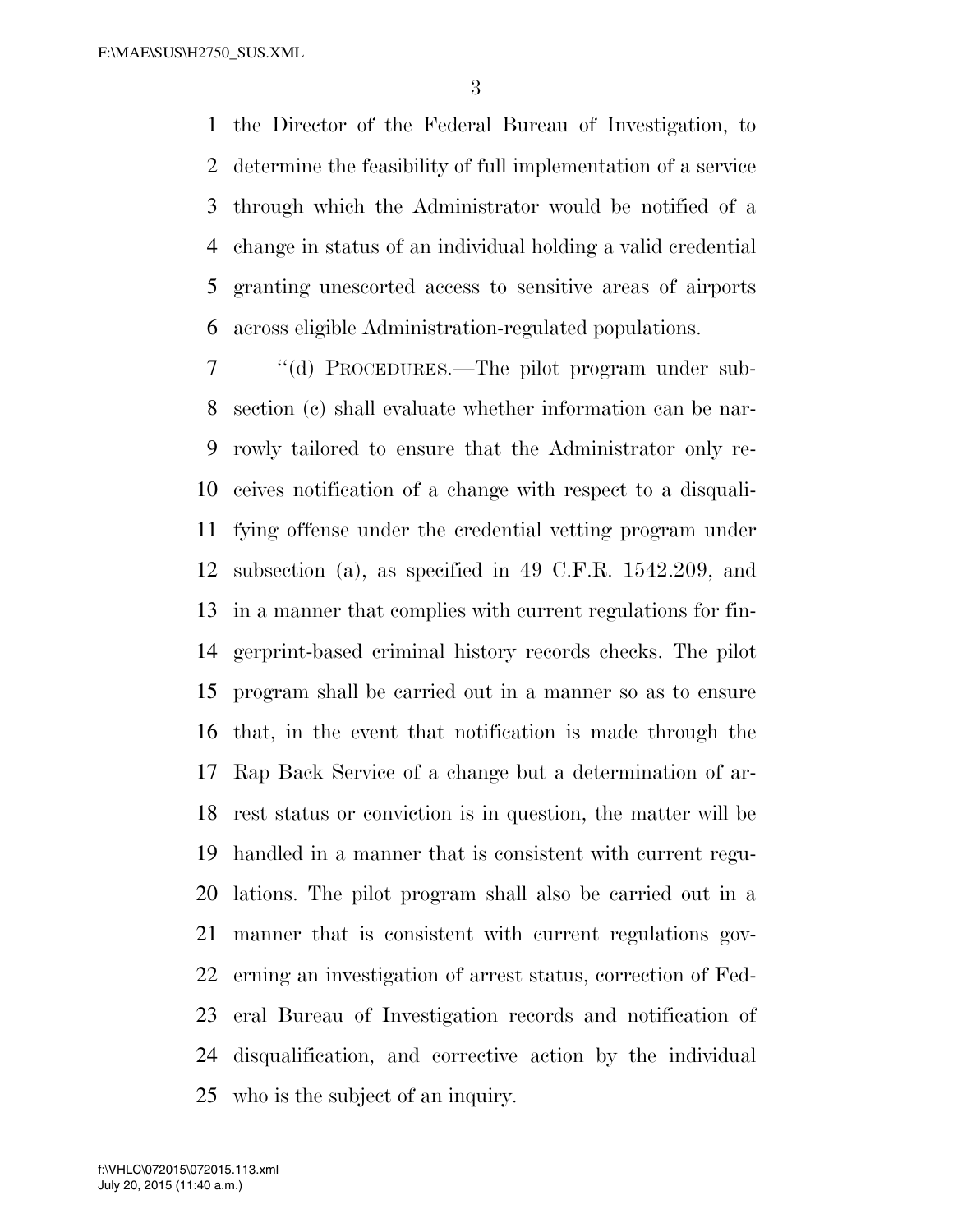''(e) DETERMINATION AND SUBMISSION.—If the Ad- ministrator determines that full implementation of the Rap Back Service is feasible and can be carried out in a manner that is consistent with current regulations for fingerprint-based criminal history checks, including the rights of individuals seeking credentials, the Administrator shall submit such determination, in writing, to the Com- mittee on Homeland Security of the House of Representa- tives and the Committee on Homeland Security and Gov- ernmental Affairs and the Committee on Commerce, Science, and Transportation of the Senate, together with information on the costs associated with such implementa- tion, including the costs incurred by the private sector. In preparing this determination, the Administrator shall consult with the Chief Civil Rights and Civil Liberties Of- ficer of the Department to ensure that protocols are in place to align the period of retention of personally identifi- able information and biometric information, including fin- gerprints, in the Rap Back Service with the period in which the individual who is the subject of an inquiry has a valid credential.

22 "'(f) CREDENTIAL SECURITY.—By not later than September 30, 2015, the Administrator shall issue guid- ance to airports mandating that all federalized airport badging authorities place an expiration date on airport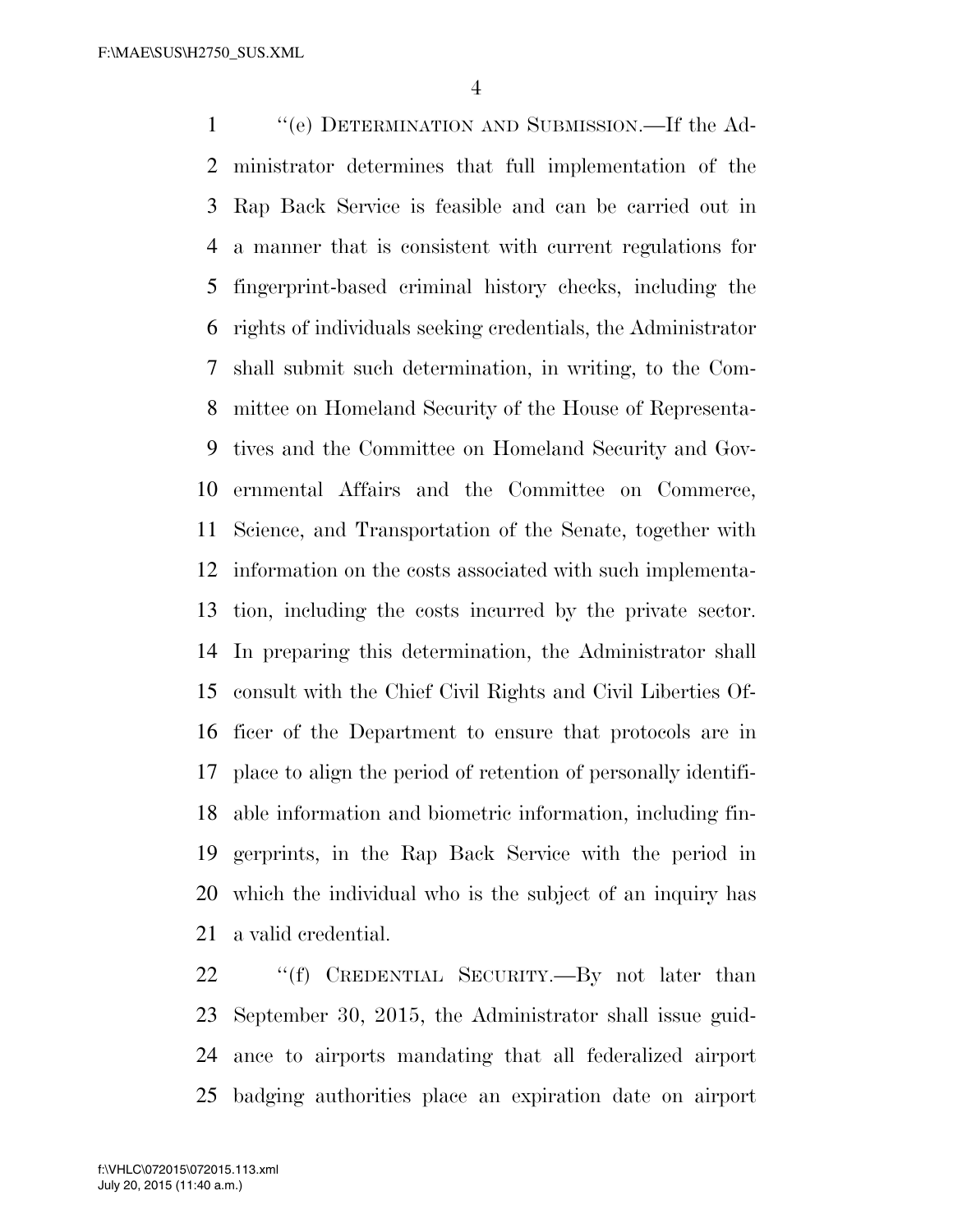credentials commensurate with the period of time during which an individual is lawfully authorized to work in the United States.

 ''(g) AVIATION WORKER LAWFUL STATUS.—By not later than December 31, 2015, the Administrator shall re- view the denial of credentials due to issues associated with determining an applicant's lawful status in order to iden- tify airports with specific weaknesses and shall coordinate with such airports to mutually address such weaknesses, as appropriate.

 ''(h) REPORTS TO CONGRESS.—Upon completion of the determinations and reviews required under this sec- tion, the Administrator shall brief the Committee on Homeland Security and the Committee on Transportation and Infrastructure of the House of Representatives and the Committee on Homeland Security and Governmental Affairs and the Committee on Commerce, Science, and Transportation of the Senate on the results of such deter-minations and reviews.''.

 (b) CLERICAL AMENDMENT.—The table of contents of the Homeland Security Act of 2002 is amended by in- serting after the item relating to section 1601 the fol-lowing new item:

''Sec. 1602. Vetting of aviation workers.''.